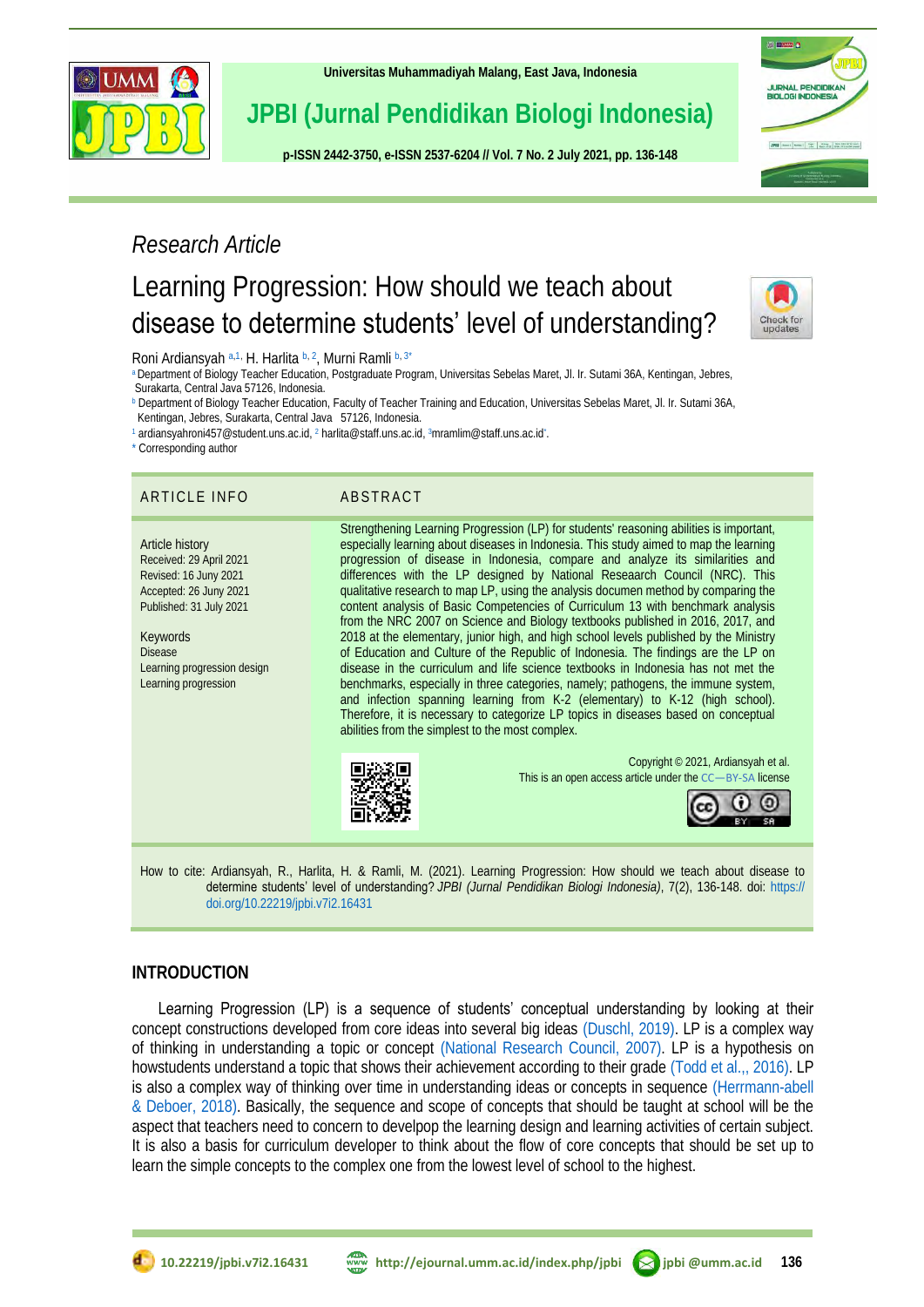Previous works had revealead the important utilization of LP. LP has a role in developing biology learning from kindergartens [\(Elmesky, 2013\),](#page-10-2) elementary and middle schools (Duncan [et al., 2014\),](#page-10-3) high schools (Stevens [et al., 2013;](#page-12-1) [Todd et al., 2016\),](#page-12-0) and higher education (Todd [et al., 2017\).](#page-12-2) It is also very useful to map students' understanding from the basic concepts to more complex [\(Herrmann-Abell & Deboer, 2018\).](#page-10-1) LP is also identified as the approach used by teachers to explore concepts from simple to more complex ones [\(Wulandari & Ramli, 2019\).](#page-12-3) Since the difficult and complex science topic urge the students to be more creative in seeing problems from all points of view, it is important to help students understanding the complex concepts from it simple format. LP can probe students' understanding of complex concepts from their point of view [\(Van](#page-12-4) et al., 2016). LP also can integrate and expand strategies to develop core ideas in science learning. LP is not only a tool to revise a curriculum, but also to make the more effective and optimal curriculum implementation [\(Gallacher & Johnson, 2019\).](#page-10-4)

LP on disease was initially promoted by NRC 2007. The concepts of disease by the NRC are divided into three sub concepts, i.e., the genetic factors influence the disease of organism, the human defense or immune system, and the infecton of pathogen. Based on the NRC's LP scheme, there were many researchers developed LP on the biology topics. For example, the LP genetics, which was reviewed by (Todd [& Kenyon,](#page-12-5)  2015). It received good responses from researchers who focused on the concepts of modern genetics. LP in genetics and biodiversity are two of issues that have been studied widely [\(Duschl, 2019;](#page-10-0) [Elmesky, 2013\).](#page-10-2)

The concept of disease has been introduced to kindergarten students in many ways in several countries, including Indonesia. For example, students have been trained on how to brush teeth properly. This is an important step to maintain the child's immune system. At this age, they have a great curiosity about the surrounding environment, so they are very susceptible to contracting diseases. Primary school children have been educated about the immune system. However, this was introduced only as a way of how to wash hands properly, and not to buy food from unhygienic places to avoid disease [\(Juriah](#page-11-1) et al., 2018; [Megawati](#page-11-2) et al., [2018;](#page-11-2) [Utami & Waladani, 2018\).](#page-12-6)

The topic of disease, especially infectious disease becomes more urgent and crucial to be studied in Indonesia and other countries, particularly in this current pandemic of Covid-19. Although, the topic of disease has already set up in the science curriculum of many countries, strengthening the topic of the human infectious diseases such as dengue fever, influenza, SARS, MERS, and other corona virus infectious disease, becomes more important recently. However, the topics related to disease in the Indonesia science curriculum seems have not yet have a well-defined sequence and scope as well.

A clean and healthy lifestyle can be trained by studying vector organisms that carry or spread diseases, as has been done by [Norista & Norfai \(2019\).](#page-11-3) The introducing of the concept of infectious diseases is very important due to Indonesia, as a tropical country, has many types of infectious diseases and their vectors [\(Swara, 2020\).](#page-12-7) Not all diseases can be transmitted, but maintaining health and cleanliness can reduce the risk of contracting infectious diseases in the future [\(Su & Yang, 2015\).](#page-12-8) Moreover, understanding about viruses and the environment will increasing the awareness of humans about its infection and less prone to panic when a pandemic occurs (Benjamin [et al., 2020;](#page-10-5) [Drucker & Then, 2015;](#page-10-6) [Pascapurnama](#page-11-4) et al., 2018; [Randolph &](#page-11-5)  [Barreiro, 2020;](#page-11-5) Sarkar [et al., 2021\).](#page-11-6)

The concept learned in high school students is more difficult and complex compared to elementary or middle schools. It may result in frequent misconceptions [\(Coley & Tanner, 2015\).](#page-10-7) Misconceptions occurred at the high school levels showed that students' understanding of basic concepts was unsystematic. The concepts learned by students should be systematized from the simplest to the most complex ones and should be firm. If not, it can lead to misconceptions [\(Potvin et al., 2020\).](#page-11-7) Conceptual understanding is expected to develop by connecting one concept with another [\(Wyner & Doherty, 2017\).](#page-12-9)

So far, learning about disease has focused on diseases caused by the environment and social activities [\(Afridah & Fajariani, 2017;](#page-10-8) [Juriah et al., 2018;](#page-11-1) Yang [et al., 2016\).](#page-12-10) Various studies found inconsistent and sporadic learning about the disease across all levels of education. LP about the disease is expected to systematize the learning sequence and scope of disease from elementary to high school.

National Research Council (NRC), conducted four topics related to LP: (1) Defining LP; (2) Development of LP; (3) Modeling and interpreting LP; and (4) Use of LP. Point 4 refers to the application of LP in reviewing science education, including the design of standards, curriculum, and teacher education (Duschl [et al., 2011;](#page-10-9) Kobrin [et al., 2015\).](#page-11-8) The conference also spurs the popularity of LP. Research on LP has been developed in various disciplines, and in evaluating the LP itself in terms of content, use, and validation [\(Kobrin et al., 2015\).](#page-11-8) LP has the potential to set standards, assess, and provide direction to promote scientific literacy. Big ideas can be explored in a period of continuous learning. LP is used by practitioners as an improvement in the high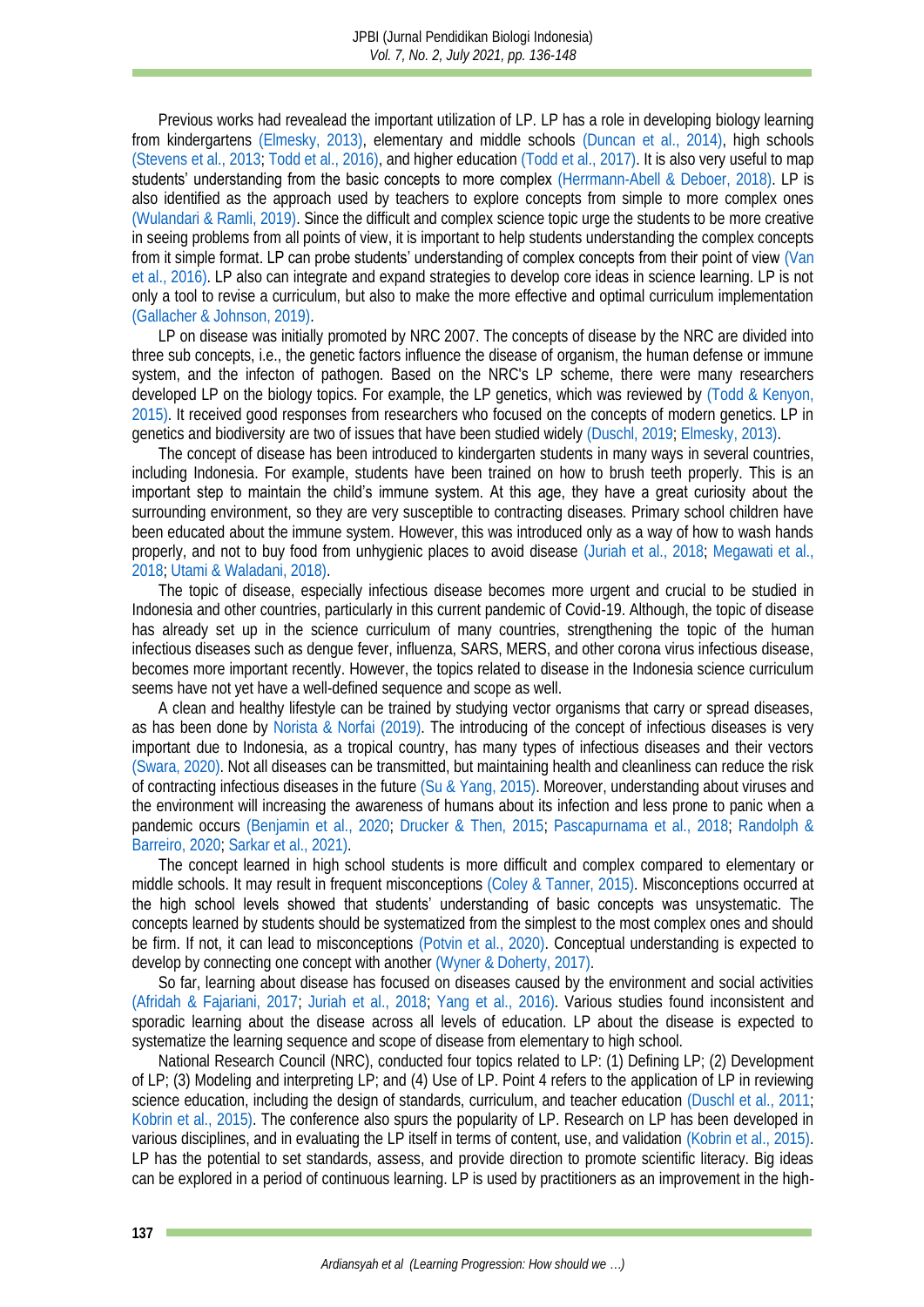quality curriculum in Korea [\(Lee & Yeo, 2015\).](#page-11-9) LP promises a better approach to science education by aligning various aspects of the education system that focus on scientific social information and students' learning styles (Scott [et al., 2019\).](#page-11-10)

Meanwhile, a clear and concise LP about disease will help teachers in designing lesson plans according to the class level and students' ability to understand the certain concepts. Therefore, it is urgent to design the proper learning progression of disease which will be a basis for teachers in Indonesia or other countries to construct learning design or lesson plan. For that reason, the first step must be run is to analyse the concepts of disease taught at school through curriculum and textbooks analysis. To analyse the curriculum and textbook, the benchmark from NRC was used. NRC has formulated the Construct-Modeling Approach to develop a Learning Progression according to the level and component analysis connected at each level [\(Duschl et al., 2011\).](#page-10-9) Three categories were used as the basis to develop LP about the disease in Indonesia. They were pathogens, body immune system, and infection.

This research aims to provide information regarding the sequence and scope of disease concepts in Indonesian curriculum and textbooks. Based on this analysis, the suitable LP of Diseases was constructed. The LP is expected to ease the teachers to develop more effective lesson plans. The research questions focused on how does the sequence and scope of concept of disease is composed in the Indonesia's science curriculum, and the textbook? Do the sequences have met the ones promoted by the NRC? What kind of LP design which can be recommended based on the analysis?

#### **METHOD**

The qualitative research design was applied with the following stages: 1) analyzing the basic competencies in the 2013 Curriculum about the concept of disease; 2) analyzing elementary school thematic books, junior high school science textbooks, high school biology textbooks; 3) comparing the results of the analysis with the benchmark from National Research Council (NRC) 2007; and (4) compiling the LP about disease according to the 2013 Curriculum based on textbooks used by Indonesian students. The books analyzed are science and Biology textbooks published in 2016, 2017, and 2018 by the Indonesian Ministry of Education and Culture.

Document analysis was used to map the material related to disease in the 2013 Curriculum and the textbooks. At primary school, they are thematic books that explain all subjects in one theme. Meanwhile, middle school textbooks are science textbooks that contain physics, chemistry, and biology in one book but are separated in each chapter. The textbooks for high school students were the biology textbooks, and the content analysis focused on the topics directly related to pathogens, the body's immune system, and infection. The 2013 Curriculum analysis was used to map the concept of disease. It then, was used as a reference to design LP about the disease.

#### **RESULTS AND DISCUSSION**

NRC has divided the concept of disease into levels for various sub-topics. Those levels were level 1 for K2, level II 3–5, level III for 6–8, and level 4 for 9–12. The concepts were divided into three sub-topics: 1) genetic problems, 2) the body's defenses, and 3) infection. The subtopics were coded as follows: 1) LPA for genetic diseases, 2) TBSA for the immune system, and 3) LPC for infection. Each concept also to be coded as follows: LPA 1, LPB 1, LPB 2, LPB 3, LPB 4, LPB 5, LPB 6, LPB 7, LPB8, LPB9, LPB10, and LPC1, LPC2, LPC3, LPC4, LPC5, LPC6, LPC7, LPC8, LPC9, LPC10, LPC11. For LP found specifically in Indonesian Textbooks, the codes were: 1) LIA for pathogens, 2) LIB for the **body's defenses**, and 3) LIC for infection. The codes were detailed in [Table](#page-2-0) 1.

<span id="page-2-0"></span>The mapping of concepts related to disease in the 2013 Curriculum is presented in Table 2. There are 19 Basic Competencies (BC) about the disease, and all of them are taught in elementary, middle, and high schools. Five BC are taught in elementary school grades 4, 5, and 6. They are related to maintaining personal health and the environment, and the importance of maintaining cleanliness. In middle school, seven BC are taught in grades 8 and 9. They are related to the human immune system. In high school, seven BCs are taught in grades 10, 11, and 12. For tenth graders, they learn about viruses, bacteria, fungi, and protists, while eleventh graders study diseases related to human organ systems and twelfth graders are immunity and genetics, can be seen in [Table](#page-4-0) 2.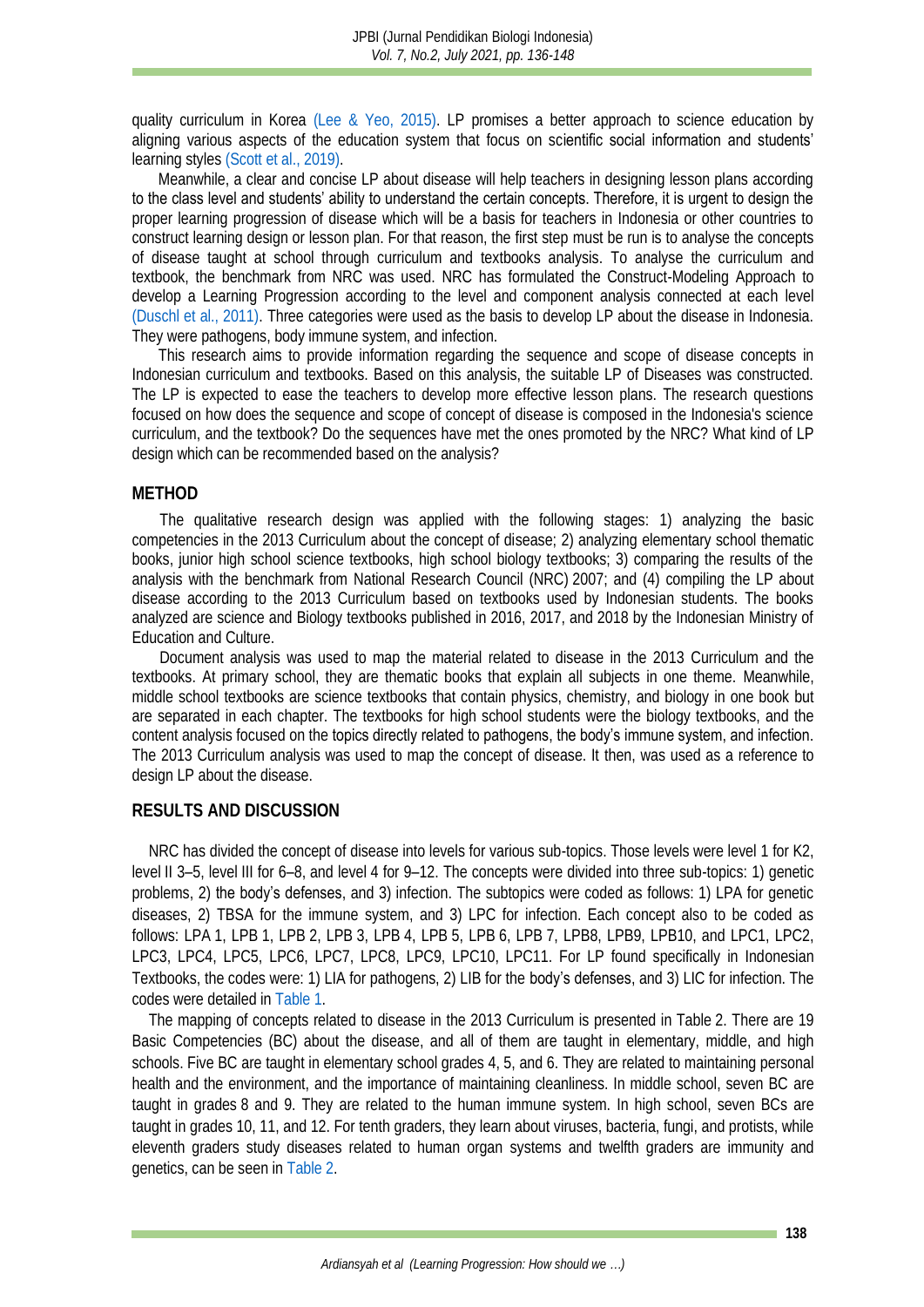|          | Table 1. The NRC's learning progression of disease                    |                                                                                                                                                                                                                                                                                                                                          |                                                                                                                                                                                                                                                                                                             |  |
|----------|-----------------------------------------------------------------------|------------------------------------------------------------------------------------------------------------------------------------------------------------------------------------------------------------------------------------------------------------------------------------------------------------------------------------------|-------------------------------------------------------------------------------------------------------------------------------------------------------------------------------------------------------------------------------------------------------------------------------------------------------------|--|
| Grade    | Genetic problems (LPA)                                                | The body's defenses (LPB)                                                                                                                                                                                                                                                                                                                | Infection (LPC)                                                                                                                                                                                                                                                                                             |  |
| K2       | <b>NR</b>                                                             | Some things people take into their bodies<br>from the environment can hurtthem. LPB-1                                                                                                                                                                                                                                                    | Some diseases are caused by germs,<br>some are not. LPC-1                                                                                                                                                                                                                                                   |  |
|          |                                                                       | Diseases caused by germs may be spread by<br>people who have them. Washing one's hands<br>with soap and water reduces the number of                                                                                                                                                                                                      | Most microorganisms do not cause<br>disease, and many are beneficial. LPC-2                                                                                                                                                                                                                                 |  |
|          |                                                                       | germs that can get into the body or that can<br>be passed on to other people. LPB-2                                                                                                                                                                                                                                                      | If germs are able to get inside one's body,<br>they may keep it from working properly.<br>$LPC-3$                                                                                                                                                                                                           |  |
| $3 - 5$  | NR.                                                                   | Skin keeps the body from drying out and<br>protects it from harmful substances and<br>germs.<br>For defense against germs, the human body<br>has tears, saliva, skin, some blood cells, and                                                                                                                                              | There are many diseases that can be<br>prevented by vaccination, so that people<br>don't catch them even once. LPC-4                                                                                                                                                                                        |  |
|          |                                                                       | stomach secretions. LPB-3                                                                                                                                                                                                                                                                                                                | There are some diseases that human<br>beings can catch only once. LPC-5                                                                                                                                                                                                                                     |  |
| 6–8      | In organisms that have two                                            | A healthy body can fight most germs that do<br>get inside. However, there are some germs<br>that interfere with the body's defenses. LPB-4<br>White blood cells engulfinvaders or produce                                                                                                                                                | Specific kinds of germs caused specific<br>diseases. LPC-6                                                                                                                                                                                                                                                  |  |
|          | sexes, typically half of the<br>genes come from each<br>parent. LPA-1 | antibodies that attack them or mark them for<br>killing by other white cells. The antibodies<br>produced will remain and can fight off<br>subsequent invaders of the same kind. LPB-5                                                                                                                                                    | Viruses, bacteria, fungi, and parasites<br>may infect the human body and interfere<br>with normal body functions.A person can<br>catch a cold many times because there<br>are many varieties of cold viruses that                                                                                           |  |
|          |                                                                       | White blood cells engulf invaders or produce<br>antibodies that attack them or mark them for<br>killing by other white cells. The antibodies<br>produced will remain and can fight off<br>subsequent<br>invaders of the same kind. LPB-6<br>mutation<br>in.<br>cellcan<br>result<br>Gene<br>a<br>inuncontrolleddivisioncalled<br>cancer. | cause similar symptoms. LPC-7<br>Pasteur found that infection by disease<br>organisms (germs) caused the body to<br>build up an immunity against subsequent<br>infection by the same organisms. He then<br>produced vaccines that would induce the<br>body to build immunity to a disease<br>without. LPC-8 |  |
|          |                                                                       | Exposureof cells to certainchemicals and<br>radiationincreases mutations andthus the<br>chance of cancer. LPB-7                                                                                                                                                                                                                          | The length and quality of human life are<br>influenced by genes and environmental<br>factors, including sanitation, diet, medical                                                                                                                                                                           |  |
|          |                                                                       | Psychological<br>distress<br>affect<br>may<br>an<br>individual's vulnerability to biological disease.<br>LPB-8                                                                                                                                                                                                                           | care,<br>personal<br>health<br>and<br>behaviors. LPC-9                                                                                                                                                                                                                                                      |  |
| $9 - 12$ | ΝK                                                                    | Some allergic reactions are caused by the<br>body'simmune<br>responses<br>to<br>harmlessenvironmental<br>substances.<br>Sometimes the immune system may attack<br>some of the body's own cells. LPB-9                                                                                                                                    | The immune system protectsthebody from<br>microscopic organisms and<br>toreign<br>substances and against some cancer<br>cells that arise within. LPC-10<br>Some viral diseases, such as AIDS,                                                                                                               |  |
|          |                                                                       | Faulty genes can cause body parts or<br>systems to work poorly. Some genetic<br>diseases appear only when an individual has<br>inherited a certain faulty gene from both<br>parents. LPB-10                                                                                                                                              | destroy critical cells of the immune<br>system, leaving the body unable to deal<br>with multiple infection agents and<br>cancerous cells. LPC-11                                                                                                                                                            |  |

The topics related to disease were presented in [Table](#page-4-1) 3. In elementary schools, the topics are related to maintaining personal health and a healthy environment. Several elementary thematic books have presented the concepts of disease which state that the cause of the disease is germs. Middle school students study disorders in the digestive, respiratory, excretory, and circulatory systems. The high school students deal with more complex topics such as viruses, bacteria, fungi, and human organ systems.

Those topics are not all directly related to the concepts of the LP from NRC. It showed that for third, fourth, sixth grades did have topics about diseases. For middle school, no concepts about the immune system that concur with the LP from NRC. The concept about disease contained in the textbooks was shown i[n Table](#page-4-1) 3.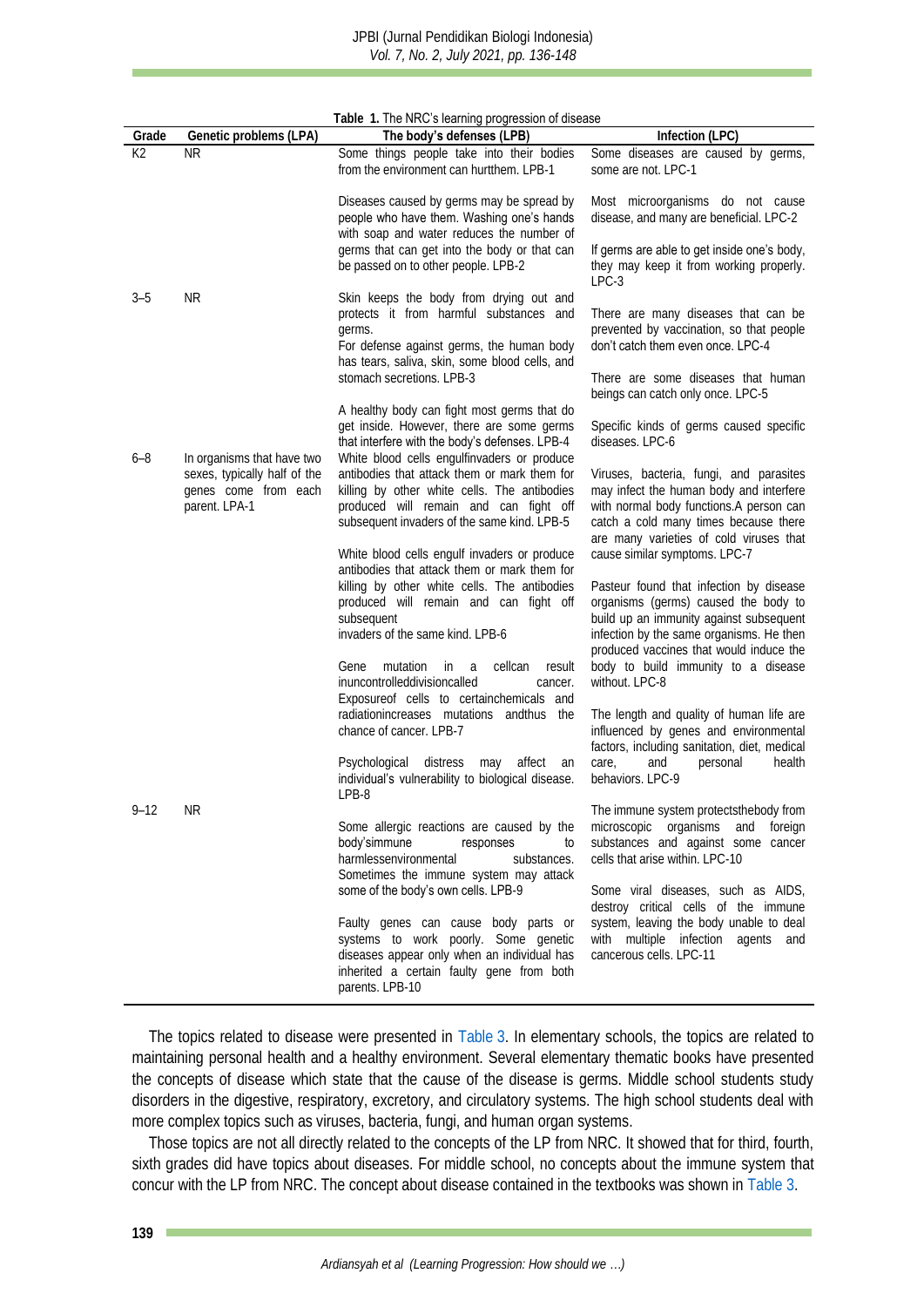**Table 2.** Analysis of concepts related to disease in the 2013 Curriculum.

<span id="page-4-0"></span>

|       | Table 2. Arialysis of concepts related to disease in the 2013 Curriculum.                                                                                                        |                        |
|-------|----------------------------------------------------------------------------------------------------------------------------------------------------------------------------------|------------------------|
| Grade | <b>Basic Competencies</b>                                                                                                                                                        | <b>NRC</b>             |
| 4     | 4.3.7. Explain the importance of preserving natural resources and the environment                                                                                                | <b>NR</b>              |
| 5     | 5.3.2. Describe the respiratory organs and their functions in animals and humans, and<br>how to maintain their health.                                                           | NR.                    |
| 5     | 5.3.3. Describe the digestive organs in animals and humans, their functions, and how to<br>maintain their health.                                                                | LPB1, LPB2, LPB3,      |
| 5     | 5.3.4. Describe the circulatory organs in animals and humans, their functions, and how to<br>maintain their health.                                                              | NR.                    |
| 6     | 6.3.2. Link puberty in boys and girls to reproductive organs' health.                                                                                                            | LPB6,LPB7              |
| 8     | 8.3.1. Analyze human locomotory systems, and efforts to maintain its' health                                                                                                     | NR.                    |
| 8     | 8.3.5. Analyze the digestive organs in humans, their functions, and how to maintain their<br>health.                                                                             | LPA1, LPC6, LPC7, LPC8 |
| 8     | 8.3.6. Describe various additives in food and beverages, addictive substances, and their<br>impact on health.                                                                    | NR.                    |
| 8     | 8.3.7. Explain and understand the circulatory system, diseases and disorders related to<br>the circulatory system, and efforts to maintain the health of the circulatory system. | NR.                    |
| 8     | 8.3.9. Analyze and understand the respiratory system, disorders and diseases of the<br>respiratory system, and maintain the health of the respiratory system.                    | LPB6,LPB7              |
| 8     | 8.3.10. Analyzing the excretory system in humans, understanding disorders of the<br>excretory system, and efforts to maintain the health of the excretory system                 | <b>NR</b>              |
| 9     | 9.3.1. Connecting the human's reproductive system and its disorders with the healthy<br>lifestyle that supports the reproductive system.                                         | LPB8,                  |
| 10    | 10.3.4. Analyzing the structure, replication, and role of viruses in life.                                                                                                       | LPB9                   |
| 10    | 10.3.5. Identify the structure, way of life, reproduction and role of bacteria in life.                                                                                          | LPB10                  |
| 10    | 10.3.6. Classify protists based on their general characteristics and their role in life.                                                                                         | LPB11                  |
| 10    | 10.3.7. Classifying fungi based on characteristics, modes of reproduction, and their role<br>in life.                                                                            | LPB <sub>2</sub>       |
| 11    | 11.3.14. Analyzing the role of the immune systems and immunization on physiological<br>processes in the body.                                                                    | LPC9                   |
| 12    | 12.3.8. Analyze mutation in living organisms.                                                                                                                                    | LPB12,                 |
| 10    | 10.4.4. Conducting a campaign about the dangers of viruses, especially HIV/AIDS.                                                                                                 | LPC10                  |

Description: Ordinance of Ministry of Education No. 27/2018, NR = not related.

<span id="page-4-1"></span>

|       | Table 3. Textbooks chapters related to Disease Topics.                                                                                                                                                                                                                      |                                                                                                                                                                                                    |                                                            |  |  |
|-------|-----------------------------------------------------------------------------------------------------------------------------------------------------------------------------------------------------------------------------------------------------------------------------|----------------------------------------------------------------------------------------------------------------------------------------------------------------------------------------------------|------------------------------------------------------------|--|--|
| Grade | Topics                                                                                                                                                                                                                                                                      | Books or chapters                                                                                                                                                                                  | <b>NRC</b>                                                 |  |  |
|       | Diseases caused by not maintaining a healthy<br>lifestyle.                                                                                                                                                                                                                  | Book: 1: Myself; 6: Clean, Healthy, and Beautiful<br>Environment; and 7: Things, Animals, and Plants<br>Around Us.                                                                                 | LPB-1                                                      |  |  |
| 2     | Unclean environment can cause disease.                                                                                                                                                                                                                                      | Books: 2: Playing in My Environment; 3: Daily Tasks;<br>and 4: Clean and Healthy Living.                                                                                                           | $IPB-2$                                                    |  |  |
| 3     | NR.                                                                                                                                                                                                                                                                         | Books: 1: Growth and Development of Living Things<br>and 2: Caring Plants and Animals.                                                                                                             | NR.                                                        |  |  |
|       | <b>NR</b>                                                                                                                                                                                                                                                                   | Book 3: Caring Living Beings.                                                                                                                                                                      | NR.                                                        |  |  |
| 5     | Awareness of heart health and clean air for health.                                                                                                                                                                                                                         | Books: 1: Locomotoric Organs in Animals and<br>Human; 2: Clean Air for Health; 3: Healthy Food; 4:<br>Importance of Health; 5: Ecosystems; 8: Our Healthy<br>Fnvironment.                          | $IPB-3$<br>$IPB-4$<br>$IPB-5$<br>$LPC-2$<br>LPC-3<br>LPC-4 |  |  |
| 6     | NR.                                                                                                                                                                                                                                                                         | Books: 1: Save the Living Beings; 8: Our Earth.                                                                                                                                                    | NR.                                                        |  |  |
| 7     | Lack of protein is not good for the body.<br>Metabolic disorders in the form of acetone<br>compounds can cause respiratory problems.<br>Organ damage caused by agricultural waste<br>pollution. Organ damage caused by water pollution.                                     | CHAPTER 6 Energy and Living Systems.<br>Semester II CHAPTER 3 Environmental pollution.                                                                                                             | LPA-1                                                      |  |  |
| 8     | Bone abnormalities in humans.<br>Diseases of the digestive system. Diseases caused<br>by additives.<br>Diseases caused by addictive substances.<br>Diseases caused by circulatory system disorders.<br>Respiratory system diseases.<br>Diabetes mellitus and kidney damage. | CHAPTER 1. Locomotion system of organisms in the<br>surrounding environment.<br>CHAPTER 6. Human circulatory system.<br>CHAPTER 8. Human respiratory system.<br>CHAPTER 9. Human excretory system. | I PB-<br>61 PB-7<br>LPC-6<br>$LPC-7$<br>LPC-8              |  |  |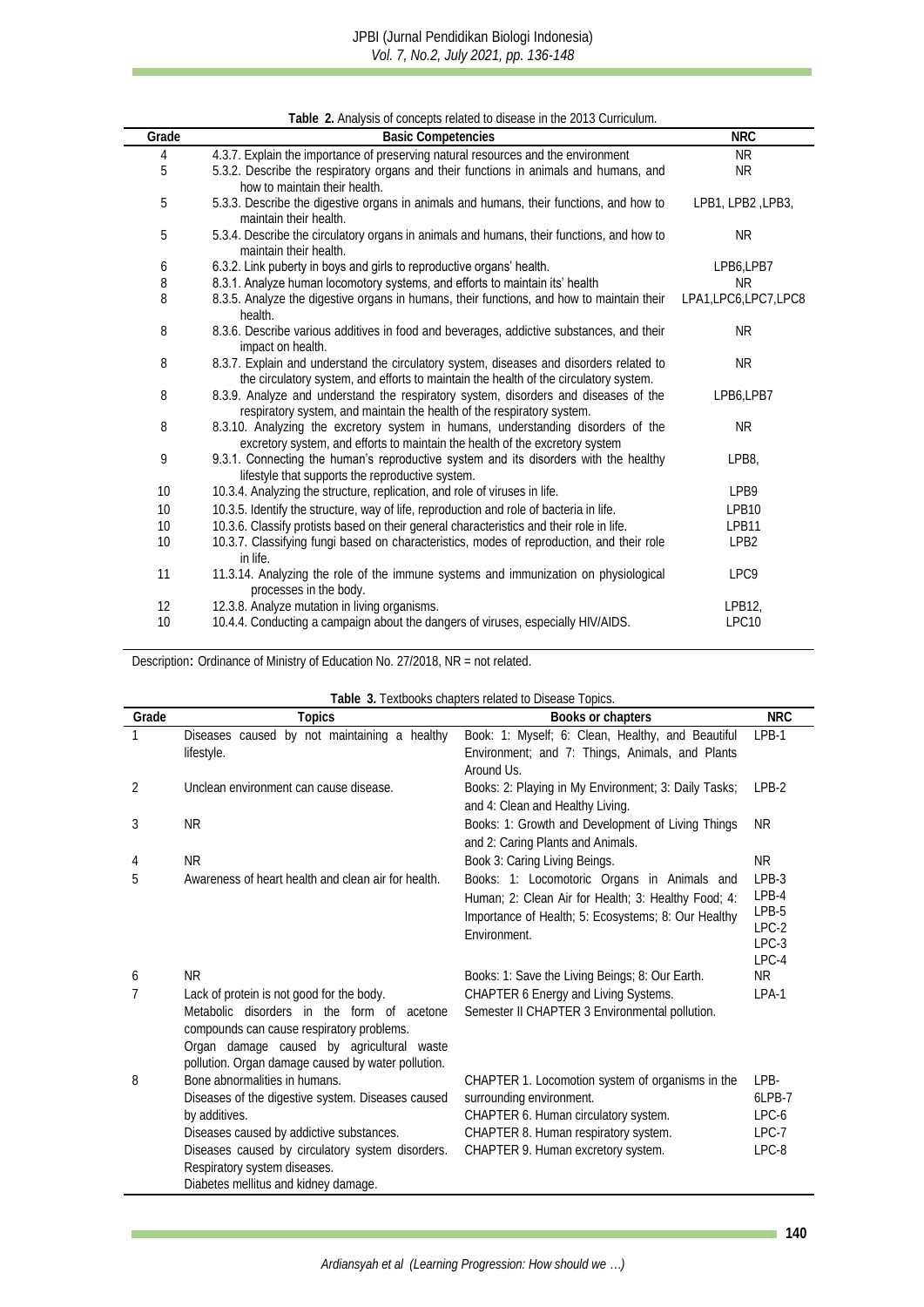| Grade | Topics                                                                                      | Books or chapters                                                                                                                                                                                                                 | <b>NRC</b>                                       |
|-------|---------------------------------------------------------------------------------------------|-----------------------------------------------------------------------------------------------------------------------------------------------------------------------------------------------------------------------------------|--------------------------------------------------|
| 9     | Diseases caused by bacteria, fungi, or viruses.<br>Color blindness, hemophilia, and cancer. | CHAPTER 1. The human reproductive system.                                                                                                                                                                                         | $IPB-2$<br>$IPB-8$                               |
| 10    | Diseases caused by viruses, bacteria, or fungi.                                             | CHAPTER 3: Viruses, CHAPTER 5: Protists, and<br>CHAPTER: 6 Fungi.                                                                                                                                                                 | $IPB-$<br>91 PB-10<br>$PC-6$<br>$PC-7$<br>$PC-8$ |
|       | Disorders and diseases in human organ systems<br>due to hormone deficiencies.               | CHAPTER 4: the locomotoric system, CHAPTER 7:<br>the respiratory system, CHAPTER 8: the excretory<br>system, CHAPTER 9: the regulatory<br>system,<br>CHAPTER 10: the reproductive system,<br>and<br>CHAPTER 11: The immune system | LPB-11,<br>$IPC-7$<br>$PC-9$                     |
| 12    | Problems and diseases due to protein deficiency.                                            | CHAPTER 2: Enzymes and cell<br>metabolism,<br>CHAPTER 3: Genetic substances, and CHAPTER 4:<br>Cell division.                                                                                                                     | TPC-10                                           |

Description: Ordinance of Ministry of Education No. 27/2018, NR = not related.

The disease LP was developed based on the benchmark from NRC (2007). The concepts to be compiled were based on the analysis of Indonesian students' textbooks. The concepts were divided into several subtopics with some difference from the NRC subtopics. The genetic diseases were compiled under the subtopic pathogens because elementary students have not yet studied the genetics. The concepts in LP were sequenced according to the level of understanding from the NRC (2007). The concepts were divided into Level I for 2 grades, Level II for 3–5, Level III for 6–8, and Level IV for 9–12. In this research, the concepts were divided into Level I for 2 grades, Level II for 3–6, Level III for 7–9, and Level IV for 10–12. These concepts can be seen in [Table](#page-5-0) 4.

**Table 4.** Compatibility between the concepts in NRC's LP about disease and topics covered by the 2013 Curriculum.

<span id="page-5-0"></span>

| Topics Covered by 2013 Curriculum                                                                                  | NRC. 2007                                                            |
|--------------------------------------------------------------------------------------------------------------------|----------------------------------------------------------------------|
| The proposed LP contains 32 concepts: nine concepts about                                                          | NRC's LP about disease consisted of 22 concepts which were           |
| pathogens, 14 concepts about immune system, and nine                                                               | divided into genetic disorders, immune system, and infection.        |
| concepts about infection.                                                                                          |                                                                      |
| The proposed LP consisted of four levels: Level I for grades 1–2,                                                  | NRC's LP was divided into four levels: Level I for K-2, Level II for |
| Level II for grades 3–6, Level III for grades 7–9, and Level IV for 3–5, Level III for 6–8, and Level IV for 9–12. |                                                                      |
| grades 10-12.                                                                                                      |                                                                      |

The existing LP helps researchers to understand the importance of basic concepts to develop students' conceptual understanding, such as learning genetics [\(Todd et al., 2017\).](#page-12-2) Based on the curriculum and the textbooks analysis, this study develops the Disease LP by following the 2013 Curriculum structure of BC, and the Disease LP by NRC. The suggested LP is distributed into subtopics of 1) genetic disorders, 2) immune system, and 3) infection. The LP differed from the NRC's structure of 1) pathogens, 2) immune system, and 3) infection. The compiled concepts about genetic disorders and pathogens also differed. The NRC's LP has 22 concepts while the suggested LP has 32 concepts. Details of those concepts are figured out in [Table](#page-5-1) 5.

<span id="page-5-1"></span>

| LADIE D. FTUDUSEU CUITSILUCIUITS UL LF ADUUL DISEASE IUL IITUUTESIAIT SIUUEHIS. |                  |                     |           |  |
|---------------------------------------------------------------------------------|------------------|---------------------|-----------|--|
| evels                                                                           | <b>Subtopics</b> |                     |           |  |
|                                                                                 | <b>Pathogens</b> | the body's defenses | Infection |  |
| I (Grade 2)                                                                     |                  |                     |           |  |
| $\parallel$ (Grades 3–6)                                                        |                  |                     |           |  |
| III (Grades 7-9)                                                                |                  |                     |           |  |
| IV (Grades 10-12)                                                               |                  |                     |           |  |

**Table 5.** Proposed Constructions of LP about Disease for Indonesian Students.

In our proposed LP, the subtopic of pathogens replaced the subtopic about genetic diseases. It was based on the textbook analysis that showed in elementary school, students were familiarized with concepts about pathogens rather than genetics. The concepts about pathogens can be found in many elementary schools' textbooks such as Book 1: Me; Book 6: Clean, Healthy, and Beautiful Environment; and Book 7: Objects, Animals, and Plants around Us. Those themes showed that the concept of disease has been learned at the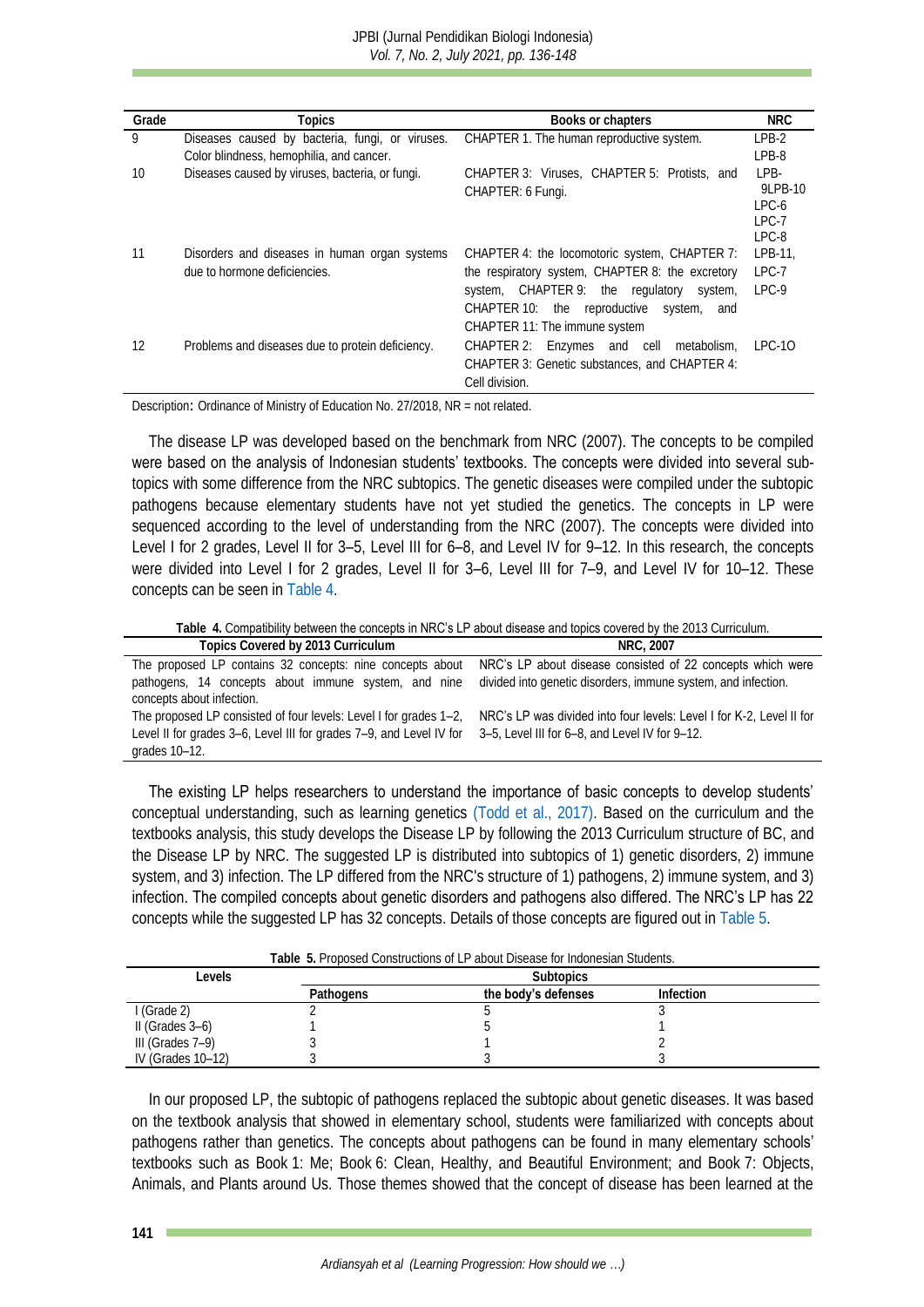elementary school level by introducing students to a clean and healthy lifestyle from an early age. In middle school, students were taught about addictive substances and viruses, and so they've learned diseases can be caused by substances or organisms. It showed that concepts about the disease have been mastered but have not yet become the main topic in learning. The subtopic about pathogens showed that elementary students' basic understanding of disease existed, but not yet coherent.

Middle school students' understanding of pathogens is more advanced than elementary school students. It can be seen in the middle school textbooks which contain topics explaining several diseases caused by pathogens. It can be seen in the topics about organ systems and their disruption by pathogens such as bacteria and viruses. High school students' understanding of pathogens was more complex. But their textbook repeated what they've learned in middle schools. They differed on how the pathogen infects the human body. The analysis resulted in the following conceptual arrangement: Nine concepts about pathogens were to be divided into two concepts for second grade, one concept for 3–6, three concepts for 7–9, and three concepts for 10–12. The arrangement is presented in [Figure](#page-6-0) 1.

<span id="page-6-0"></span>

**Figure 1.** The Sequence of the Concept about Pathogens.

**The sequence of the concepts about immune system**

The subtopic about the immune system was studied in elementary, middle, and high schools. Thus, it was to be included in the proposed LP. This concept was to be taught from elementary. It began with students learned about protecting themselves against infectious diseases, such as covering their mouth when sneezing or coughing. They also taught that human's tear protects eyes from foreign substances. At middle schools, students began to recognize that human body parts are the means of defense, for example, skin. At high schools, they learned about the immune system in more detail. The analysis resulted in the following arrangement: five concepts about the immune system were to be learned in second grade, five concepts for 3–6, one concept for 7–9, and three concepts for 10–12. The arrangement was presented i[n Figure](#page-7-0) 2.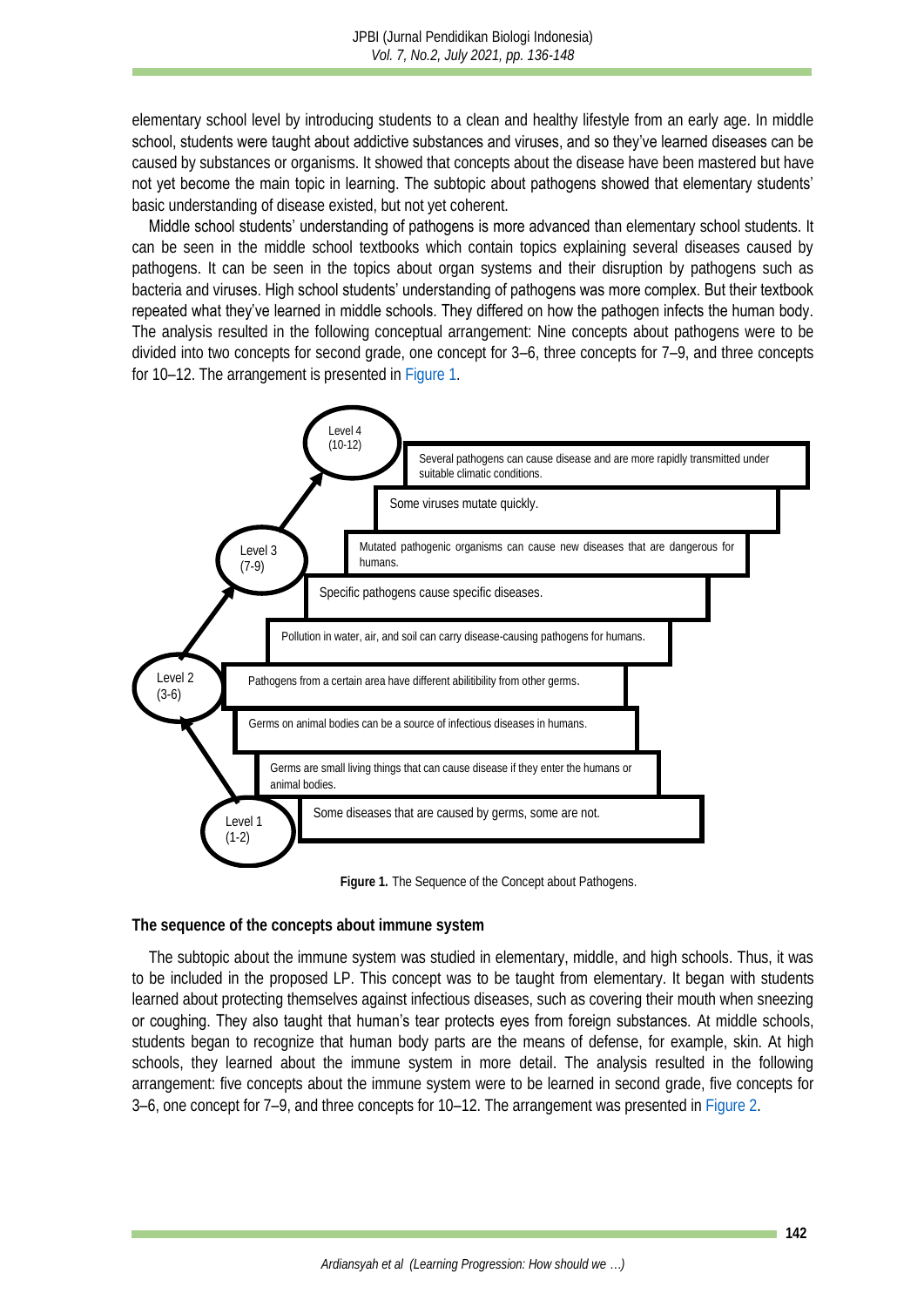<span id="page-7-0"></span>

**Figure 2.**The Sequence of the Concepts about Infection.

**The sequence of the concepts about infection**

The concepts about infection have also been studied during elementary, middle, and high schools. It has been studied systematically and coherently. It resulted in students can understand how diseases spread and how pathogens such as bacteria or viruses enter the human body through various vectors. These initial concepts showed that their understanding was still low. Grades 3–6 students understand that disruptions in the function of organs indicate a viral or bacterial infection.

<span id="page-7-1"></span>Middle and high school students have learned the mechanism of viruses or bacterial infection and how they damaged the cells and tissues, causing disease. The analysis resulted in the following arrangement: three concepts for second grades, one concept for 3–6, two concepts for grades 7–9, and three concepts for grades 10–12. The arrangement was presented i[n Figure](#page-7-1) 3.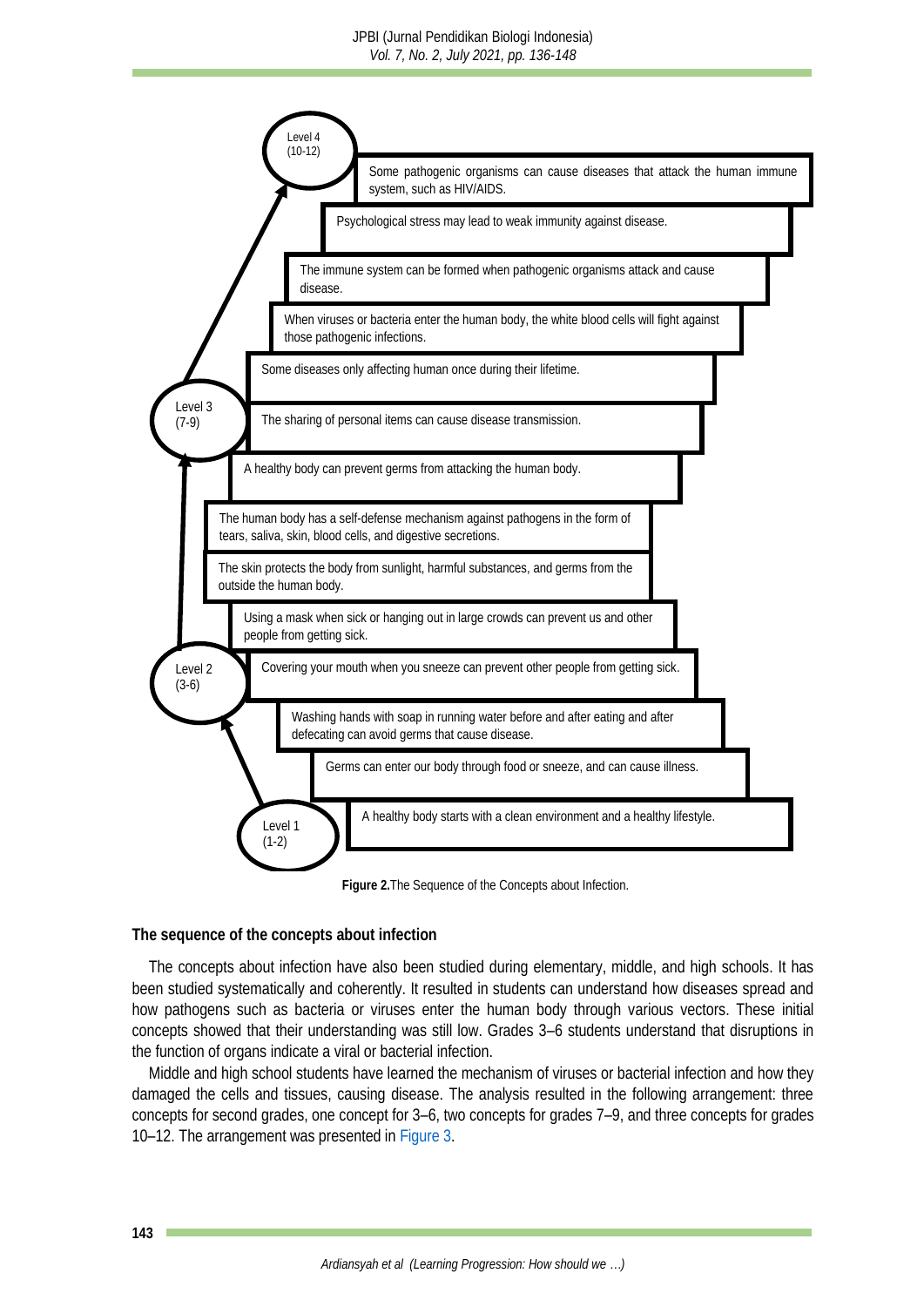#### JPBI (Jurnal Pendidikan Biologi Indonesia) *Vol. 7, No.2, July 2021, pp. 136-148*



**Figure 3.** The Sequence of the Concepts about Infection.

Learning progression on disease developed by the NRC (2007) was focused on three categories: 1) Genetics: the diseases caused by genetic disorders in humans. 2) Body defense: how the immune system fights against viruses and prevents them from entering the human body. And 3) infection: show the disease infects humans and how the pathogens or infectors infect the cells. They were further divided into 4 levels: Level 1/K2 (Kindergartens-2nd grades), Level 2 (3rd-5th grades), Level 3 (6th-9th grades), and Level 4 (10th-12th grades). Thirty-two basic concepts for understanding the disease were found from the textbook analysis. Those concepts were distributed and adjusted according to the grades or levels. The analysis also found the discontinuity among the concepts taught in the current system.

The analysis showed that the concepts about the disease have been taught to students according to the 2013 Curriculum. Thirty-two basic concepts have been developed and adapted from the NRC's formulation (22 basic concepts). Some concepts about diseases were known by students from their prior knowledge and experience. The analysis also showed a mismatch between one concept with the following concepts. Understanding basic concepts are very important because it can influence subsequent understanding [\(Duschl, 2019;](#page-10-0) [Elmesky, 2013\).](#page-10-2)

Simple and basic concepts help students understanding more complex concepts learned during middle and high school. LP design also important and can help teachers as a standard for curriculum preparation [\(Duschl et al., 2011\).](#page-10-9) LP has been widely studied on science topics [\(National Research Council, 2007\).](#page-11-0) Biological concepts can also relate to other concepts in science (Kohn et [al., 2018\).](#page-11-11) The interconnected concepts should be mastered by students, especially in high school.

The proposed LP design was different from that of the NRC 2007. It was to accommodate the differences in culture and understanding. For example, the US and Chinese students differed in their understanding of the Carbon Transformation process (Jin [et al., 2013\).](#page-10-10) The conceptual understanding should be based on the relevant Indonesian local wisdom. The concepts compiled from the textbook analysis resulted in two points of view. Elementary school students' understanding of the disease was very different from the middle schoolers. Knowledge about health from an early age can help students avoid disease and can affect students' academic intelligence (Mcisaac [et al.,2015;](#page-11-12) Peralta [et al., 2016\).](#page-11-13)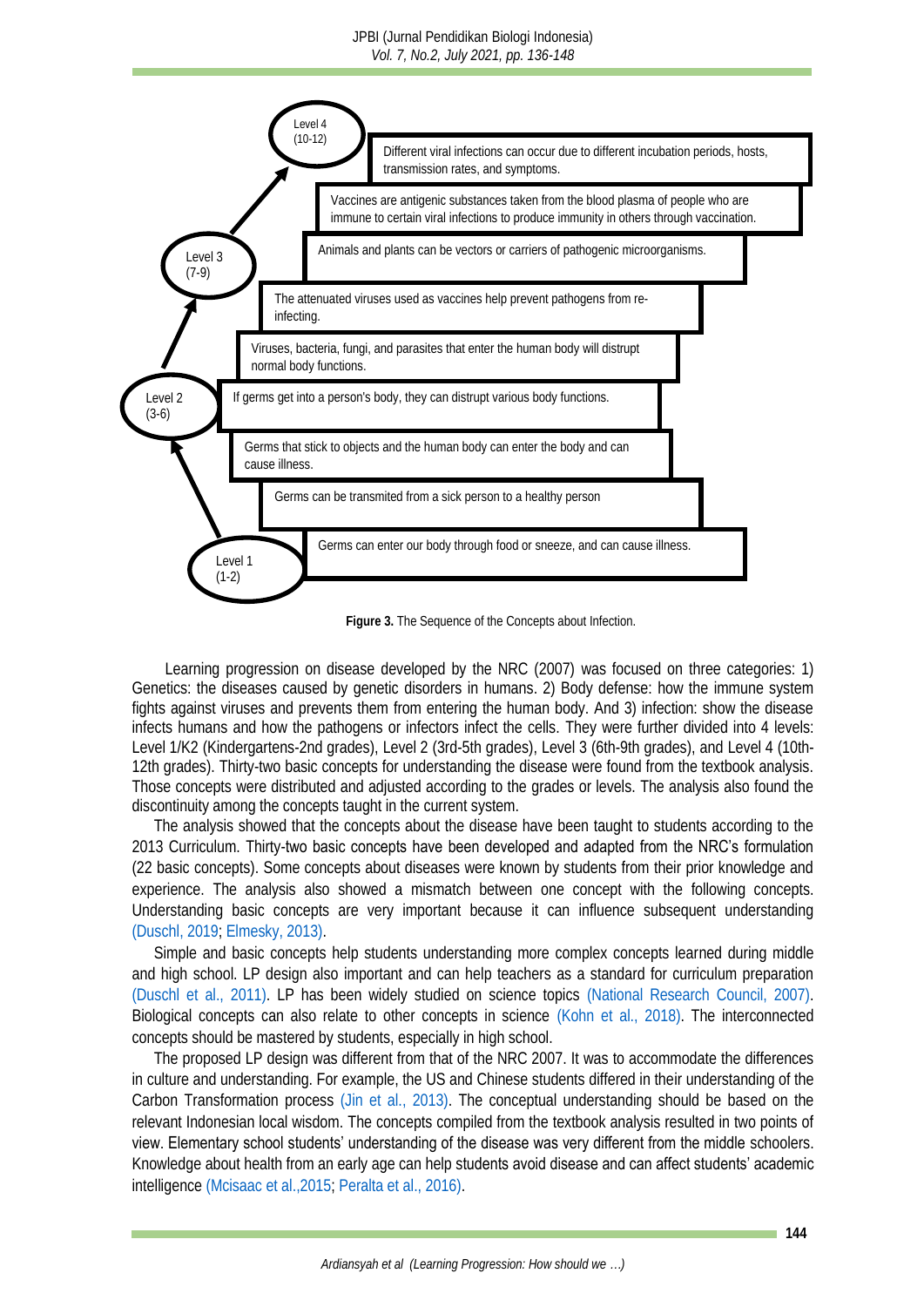Knowledge about diseases differed according to age and grades. The upper graders should understand more complex concepts about diseases such as AIDS, influenza, and cancer [\(Sigelman & Glaser, 2019\).](#page-11-14) Middle and high school students have understood various scientific terms related to the pathogens, but elementary school students did not. Some students might have misconceptions about several concepts. They might know about fungi, but they might categorize them as the plant, not as a separated taxon with different types, species, sizes, and other characteristics.

The concept of disease has been conveyed to elementary school students in themes about how to avoid disease. This concept was introduced and intended so that students can socialize even if the environment has various disease vectors [\(Cauchemez et al., 2011\).](#page-10-11) The basic concepts to be mastered were not to contract the disease vectors while doing activities outside the home.

The concepts studied by middle school students were more complex and require a deeper understanding. The learning topics were very diverseand interrelated to Chemistry and Physics during practical laboratory tasks (Darminto [& Side, 2012;](#page-10-12) Subamia [et al., 2019\)](#page-12-11) learn about photosynthesis (Ariandini [et al., 2014;](#page-10-13) [Rohman & kurniati, 2015\)](#page-11-15) and the digestive enzymes [\(Minarti](#page-11-16) et al., 2012). Introducing infectious diseases in the reproductive system was very important for junior high school as part of sexual education [\(Yang et al.,](#page-12-10)  2016).

The concepts learned by high school students were complex and related to other disciplines such as Chemistry, Physics, Mathematics, and others. For example, during learning, there were processes of observing objects using a microscope with light projections, magnification, and chemical reagents [\(Cisterna &](#page-10-14)  [Williams, 2013;](#page-10-14) [Freidenreich et al., 2011;](#page-10-15) [Goetz et al., 2016;](#page-10-16) [Kohn et al., 2018;](#page-11-11) Williams [et al., 2011\).](#page-12-12) Proper learning frameworks help students understand interrelated science topics. For example, US students can generate ideas about the structure of matter, conservation, interaction, and energy when learning about transformation [\(Stevens et al., 2013\).](#page-12-1)

#### **CONCLUSION**

The results showed that the concepts related to disease studied from elementary to high school have not been welldefined and integrated in the curriculum 2013. The textbooks analysis showed that the concepts of disease taught in Grades 1 and 2 did not continue in Grades 3 and 4 but taught again in Grade 6. The learning cycles were repeated at each Grade. The concepts taught to junior high school students contain clear concepts about disease, but at the high school, the topics were repeated without any concept progression from the previous level.

This research produces a sequence of disease concepts that can probe the students' conceptual understanding from elementary to high schools. The LP design has three main concepts: The pathogens, immune system, and infection. Those three main concepts have nine sub-concepts of pathogens for elementary school level (two sub-concepts for K2 and one sub-concept for grades 3-6), and three subconcepts for grades 7-9 and 10-12. The immune system has 14 sub-concepts which are divided into five subconcepts for K2 and grades 3-6, one sub-concept for grades 7-9 and three sub-concepts for grades 10-12. The infection has nine sub-concepts with three concepts for K2 and 10-12, one concept for grades 3-6 and one concept for grades 7-9.

The LP design can act a consideration for education practitioners to improve the curriculum, especially those related to the concept of disease. The results were expected to be informing educational practitioners to develop more effective learning plans. The researcher did not unilaterally claim that the current curriculum is not good, but only provides suggestions for further improvements. This study can be a reference in reviewing LP in other disciplines. In this study, the LP has not been tested for its' validity and effectiveness.

The students' understanding of the disease should be strengthened from the most basic, so they can understand the next concepts easily. The sequence of concepts must be clarified to bring up the interconnectivity among the concepts. Categorizing the concepts was necessary to ease the students in understanding the topics. The LP about the disease was expected to help the students build their conceptual understanding from the very basic concepts to the most complex ones.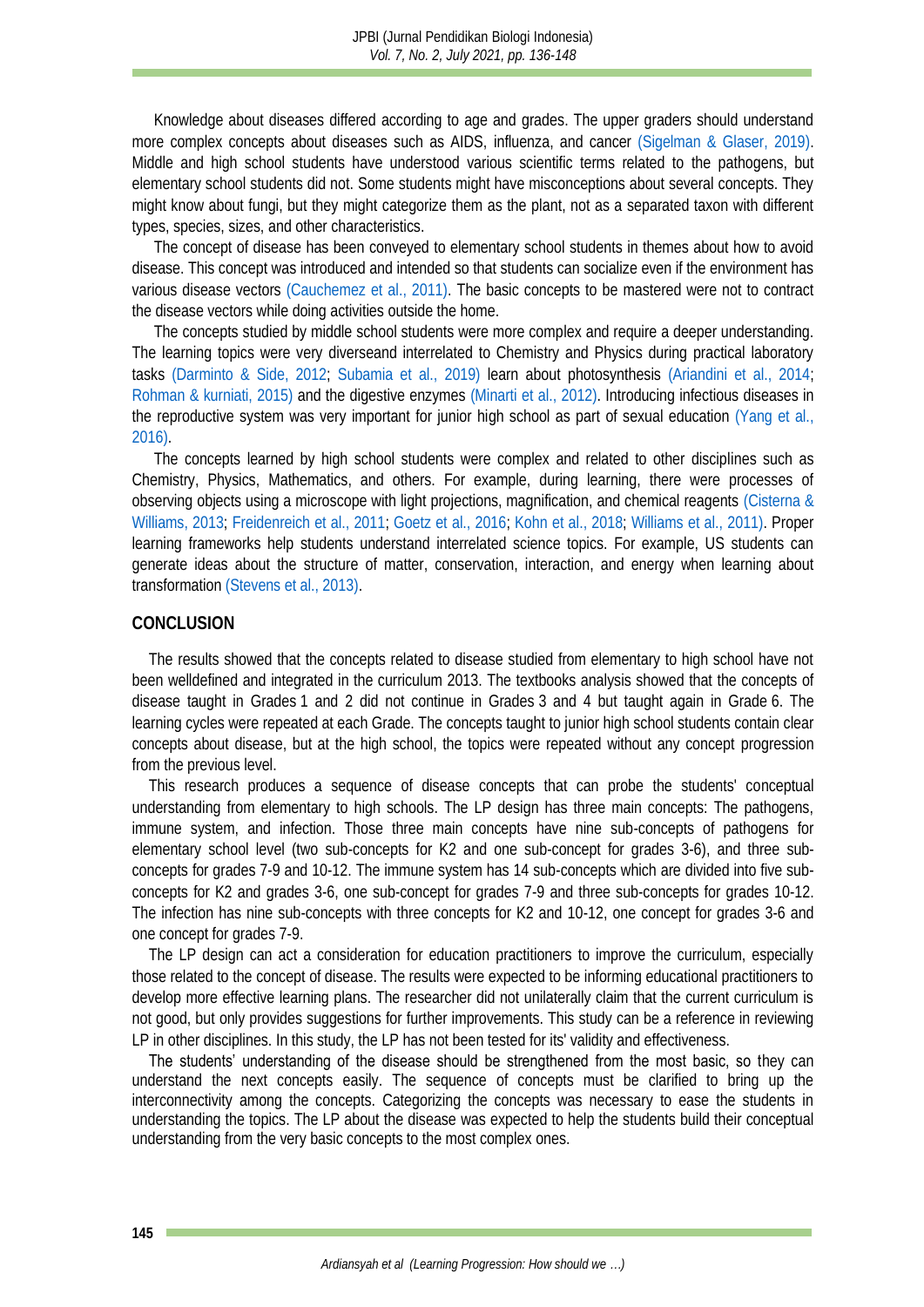## **ACKNOWLEDGEMENT**

The researcher would like to thank the Institute for Research and Community Service at Sebelas Maret University for the 2019–2020 academic year led by Murni Ramli, who has funded this research.

## **REFERENCES**

- <span id="page-10-8"></span>Afridah, W., & Fajariani, R. (2017). Tingkat pengetahuan kesehatan reproduksi pada siswa sma kanjeng sepuh gresik, *1*(1), 53–57[. https://doi.org/10.33086/mhsj.v1i1.616](https://doi.org/10.33086/mhsj.v1i1.616)
- <span id="page-10-13"></span>Ariandini, D., Anggraeni, S., & Aryani, A. (2014). Identifikasi miskonsepsi siswa SMP pada konsep Fotosintesis melalui analisis gambar. *Jurnal Pengajaran Matematika Dan Ilmu Pengetahuan Alam*, *18*(2), 178.<https://doi.org/10.18269/jpmipa.v18i2.36>
- <span id="page-10-5"></span>Benjamin, C., Brohlin, O., Shahrivarkevishahi, A., & Gassensmith, J. J. (2020). Virus like particles: Fundamental concepts, biological interactions, and clinical applications. *Nanoparticles for Biomedical Applications*, 153-174.<https://doi.org/10.1016/B978-0-12-816662-8.00011-4>
- <span id="page-10-11"></span>Cauchemez, S., Bhattarai, A., Marchbanks, T. L., Fagan, R. P., Ostroff, S., & Ferguson, N. M. (2011). Role of social networks in shaping disease transmission during a community outbreak of 2009 H1N1 pandemic in fl uenza. *PNAS*, *108*(7), 2825–2830.<https://doi.org/10.1073/pnas.1008895108>
- <span id="page-10-14"></span>Cisterna, D., & Williams, M. (2013). Students' understanding of Cells & Heredity: Patterns of understanding in the context of a curriculum implementation in fifth & seventh grades. *The American Biology Teacher 75*(3), 178–184.<https://doi.org/10.1525/abt.2013.75.3.6>
- <span id="page-10-7"></span>Coley, J. D., & Tanner, K. (2015). Relations between intuitive biological thinking and biological misconceptions in biology majors and nonmajors. *CBE-Life Sciences Education*, *14*( 1), 1–19. [https://doi.org/10.1187/](https://doi.org/10.1187/cbe.14-06-0094) [cbe.14-06-0094](https://doi.org/10.1187/cbe.14-06-0094)
- <span id="page-10-12"></span>Darminto, & Side, S. (2012). Pengembangan perangkat pembelajaran IPA Kimia SMP berbasis kontekstual pada materi pokok bahan kimia di rumah. *Chemica: Jurnal Ilmiah Kimia dan Pendidikan Kimia*, *13*(1), 55–62.<https://ojs.unm.ac.id/index.php/chemica/article/view/599>
- <span id="page-10-6"></span>Drucker, M., & Then, C. (2015). Transmission activation in non-circulative virus transmission: a general concept ?. *Current Opinion in Virology, 15, 63–68.* <https://doi.org/10.1016/j.coviro.2015.08.006>
- <span id="page-10-3"></span>Duncan, R. G., Castro-faix, M., & Choi, J. (2014). Informing a learning progression in Genetics: Which should be taught first, mendelian inheritance or the central dogma of Molecular Biology? *International Journal of Science and Mathematics Education*, *14*(3), 1–28.<https://doi.org/10.1007/s10763-014-9568-3>
- <span id="page-10-0"></span>Duschl, R. A. (2019). Learning progressions: Framing and designing coherent sequences for STEM education. *Disciplinary and Interdisciplinary Science Education Research*, *1*(4), 1–10. [https://doi.org//](https://doi.org/10.1186/s43031-019-0005-x) [10.1186/s43031-019-0005-x](https://doi.org/10.1186/s43031-019-0005-x)
- <span id="page-10-9"></span>Duschl, R., Maeng, S., & Sezen-barrie, A. (2011). Learning progressions and teaching sequences : A review and analysis. *Studies in Science Education Learning*, *47*(2), 123–182. [https://doi.org/10.1080/03057267](https://doi.org/10.1080/03057267.2011.604476) [.2011.604476](https://doi.org/10.1080/03057267.2011.604476)
- <span id="page-10-2"></span>Elmesky, R. (2013). Building capacity in understanding foundational biology concepts: A K-12 learning progression in genetics Informed by research on children's thinking and learning. *Res Sci Educ*, *43*(3),1155–1175.<https://doi.org/10.1007/s11165-012-9286-1>
- <span id="page-10-15"></span>Freidenreich, H. B., Duncan, R. G., Shea, N., Freidenreich, H. B., Duncan, R. G., & Shea, N. (2011). Exploring middle school students' understanding of three conceptual models in genetics. *International Journal of Science Education, 33(17)*, 2323-2349.<https://doi.org/10.1080/09500693.2010.536997>
- <span id="page-10-4"></span>Gallacher, T., & Johnson, M. (2019). "Learning Progressions": A historical and theoretical. *UCLES*, (28), 10– 16. [https://www.cambridgeassessment.org.uk/Images/561967--learning-progressions-a-historical-and](https://www.cambridgeassessment.org.uk/Images/561967--learning-progressions-a-historical-and-theoretical-discussion.pdf)[theoretical-discussion.pdf](https://www.cambridgeassessment.org.uk/Images/561967--learning-progressions-a-historical-and-theoretical-discussion.pdf)
- <span id="page-10-16"></span>Goetz, K., Tarjan, L. M., Wade, C. E., Yovovich, V., Baumgart, S., Bard, D. G., … Gilbert, G. S. (2016). Exploring models in the biology classroom. *The American Biology Teacher, 78(1), 35–42*. [https://doi.org](https://doi.org/10.1525/abt.2016.78.1.35) [/10.1525/abt.2016.78.1.35](https://doi.org/10.1525/abt.2016.78.1.35)
- <span id="page-10-1"></span>Herrmann-abell, C. F., & Deboer, G. E. (2018). Investigating a learning progression for energy ideas from upper elementary through high school. *Journal of Research in Science Teaching, 55(1), 68–93*. <https://doi.org/10.1002/tea.21411>
- <span id="page-10-10"></span>Jin, H., Zhan, L., & Anderson W, C. (2013). Developing a fine-grained learning progression framework for carbon transforming processes. *International Journal of Science Education, 35(10), 1663–1697.*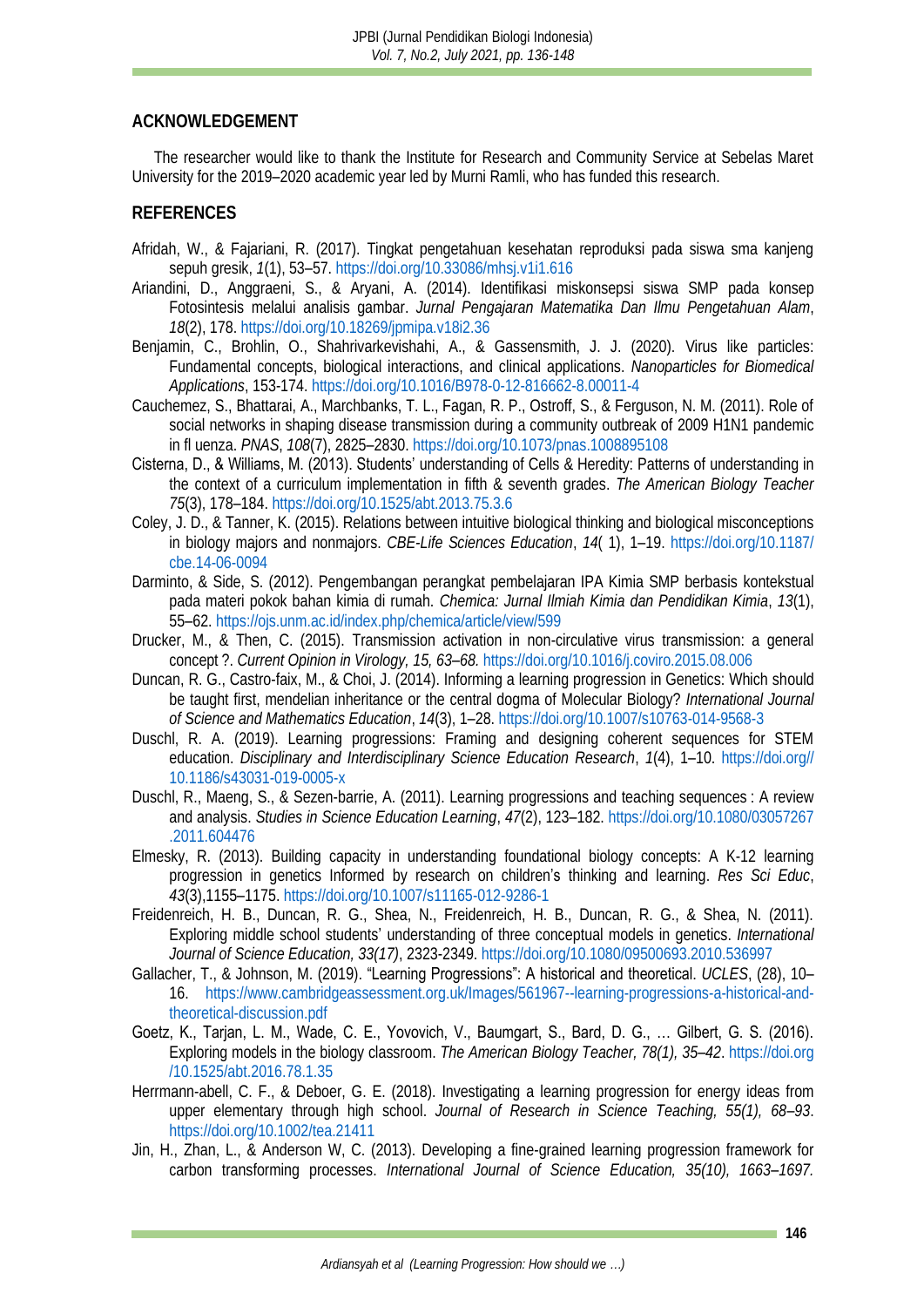<https://dx.doi.org/10.1080/09500693.2013.782453>

- <span id="page-11-1"></span>Juriah, S., Yusrita, E., Darmadi, D., Irawam, mega pratiwi, & kurniati, ilham. (2018). Pengenalan, pemantauan dan penyuluhan pentingnya. *Jurnal Pengabdian Masyarakat Multidisiplin*, *1*(3), 254–259. <https://doi.org/10.36341/jpm.v1i3.424>
- <span id="page-11-8"></span>Kobrin, J. L., Larson, S., Hill, C. T. B. M., Antonio, S., & Antonio, S. (2015). A framework for evaluating learning progressions on features related to their intended uses. *Journal of Educational Research and Practice*, *5*(1), 58–73.<https://doi.org/10.5590/JERAP.2015.05.1.04>
- <span id="page-11-11"></span>Kohn, K. P., Underwood, S. M., & Cooper, M. M. (2018). Connecting structure–Property and structure– Function relationships across the disciplines of chemistry and biology: Exploring student perceptions. *CBE-Life Sciences Education, 17*(2), 1-15.<https://doi.org/10.1187/cbe.18-01-0004>
- <span id="page-11-9"></span>Lee, H., & Yeo, C. (2015). International comparison study on the articulation of the science curriculum: Focus on the concept of Photosynthesis. *Journal of The Korean Association For Science Education*, *35*(5), 805–815.<https://doi.org/10.14697/JKASE.2015.35.5.0805>
- <span id="page-11-12"></span>Mcisaac, J. D., Kirk, S. F. L., & Kuhle, S. (2015). The association between health behaviours and academic performance in Canadian elementary school students: A cross-sectional study. *International Journal of Environmental Research and Public Health, 12(11), 14857–14871*. [https://doi.org/10.3390/ijerph12](https://doi.org/10.3390/ijerph121114857) [1114857](https://doi.org/10.3390/ijerph121114857)
- <span id="page-11-2"></span>Megawati d, A., Hastuti dwi, E., & Sari Mugita, D. E. (2018). Peningkatan kualitas keshatan anak dengan penerapan cara mencuci tangan yang benar dan pengenalan tentang obat kepada anak usia dini. *Jurnal Pengabdian Kesehatan*, *1(1), 1-14.* [https://jpk.jurnal.stikescendekiautamakudus.ac.id/index.php](https://jpk.jurnal.stikescendekiautamakudus.ac.id/index.php/jpk/article/view/6/6) [/jpk/article/view/6/6](https://jpk.jurnal.stikescendekiautamakudus.ac.id/index.php/jpk/article/view/6/6)
- <span id="page-11-16"></span>Minarti, I. B., Susilowati Endang, S. M., & Indriyanti, D. R. (2012). Pengembangan perangkat pembelajaran IPA terpadu bervisi SETS berbasis edutainment pada tema pencernaan. *Journal of Innovative Science Education*, *1*(2), 105–111[. https://journal.unnes.ac.id/sju/index.php/jise/article/view/632](https://journal.unnes.ac.id/sju/index.php/jise/article/view/632)
- <span id="page-11-0"></span>National Research Council. (2007). *Taking science to school: learning and teaching science in grades K-8*. (E. R.A. Duschl, H.A. Schweingruber, & A.W. Shouse, Ed.). Washington, DC: The National Academies Press.<https://doi.org/10.17226/11625>
- <span id="page-11-3"></span>Norista, A., & Norfai, N. (2019). Edukasi pengenalan jentik *Aedes aegpty* pada anak dengan pendekatan DAI (Dongeng Anak Islam) di SDN 5 Guntung Manggus Kota Banjarbaru. *Jurnal Balireso: Jurnal Pengabdian Masyarakat*, *4*(2), 121–128[. https://jurnal.umi.ac.id/index.php/balireso/article/view/122](https://jurnal.umi.ac.id/index.php/balireso/article/view/122)
- <span id="page-11-4"></span>Pascapurnama, N.D., Murakami, A., Chagan-yasutan, H., & Egawa S. (2018). Integrated health education in disaster risk reduction : Lesson learned from disease outbreak following natural disasters in Indonesia. *International Journal of Disaster Risk Reduction*, (March), 0–1. [https://doi.org/10.1016/j.ijdrr.2017.](https://doi.org/10.1016/j.ijdrr.2017.07.013) [07.013](https://doi.org/10.1016/j.ijdrr.2017.07.013)
- <span id="page-11-13"></span>Peralta, L. R., Dudley, D. A., & Cotton, W. G. (2016). Teaching healthy eating to elementary school students: A scoping *Review of Nutrition Education Resources. Journal of School Health, 86(5), 334–345*. <https://doi.org/10.1111/josh.12382>
- <span id="page-11-7"></span>Potvin, P., Nenciovici, L., Malenfant-robichaud, G., Sy, O., Mahhou, M. A., Bernard, A., ... Bélanger, M. (2020). Models of conceptual change in science learning: Establishing an exhaustive inventory based on support given by articles published in major journals. *Studies in Science Education*, 1–55. <https://doi.org/10.1080/03057267.2020.1744796>
- <span id="page-11-5"></span>Randolph, H. E., & Barreiro, L. B. (2020). Primer herd immunity: Understanding COVID-19. *Immunity*, *52*(5), 737–741.<https://doi.org/10.1016/j.immuni.2020.04.012>
- <span id="page-11-15"></span>Rohman, syaful, & kurniati, ilham. (2015). Penerapan model pembelajaran kooperatif tipe circ untuk meningkatkan hasil belajar konsep metabolisme dan respon peserta didik kelas XII IPA-7 SMA Negeri 1 Sampang tahun pelajaran 2011/2012. *Jurnal Pena Sains, 2(1), 8-13*. [https://journal.trunojoyo.ac.id/pen](https://journal.trunojoyo.ac.id/penasains/article/view/1275) [asains/article/view/1275](https://journal.trunojoyo.ac.id/penasains/article/view/1275)
- <span id="page-11-6"></span>Sarkar, P., Debnath, N., & Reang, D. (2021). Coupled human-environment system amid COVID-19 crisis : A conceptual model to understand the nexus. *Science of the Total Environment*, 141757. [https://doi.org/](https://doi.org/10.1016/j.scitotenv.2020.141757) [10.1016/j.scitotenv.2020.141757](https://doi.org/10.1016/j.scitotenv.2020.141757)
- <span id="page-11-10"></span>Scott, E. E., Wenderoth, M. P., & Doherty, J. H. (2019). Learning progressions: An empirically grounded, learner-centered framework to guide Biology instruction. *CBE Life Sciences Education*, *18*(4), 1–11. <https://doi.org/10.1187/cbe.19-03-0059>
- <span id="page-11-14"></span>Sigelman, C. K., & Glaser, S. E. (2019). Characterizing children's intuitive theories of disease: The case of flu. *Cognitive Development*, *52*, 1–25[. https://doi.org/10.1016/j.cogdev.2019.100809](https://doi.org/10.1016/j.cogdev.2019.100809)